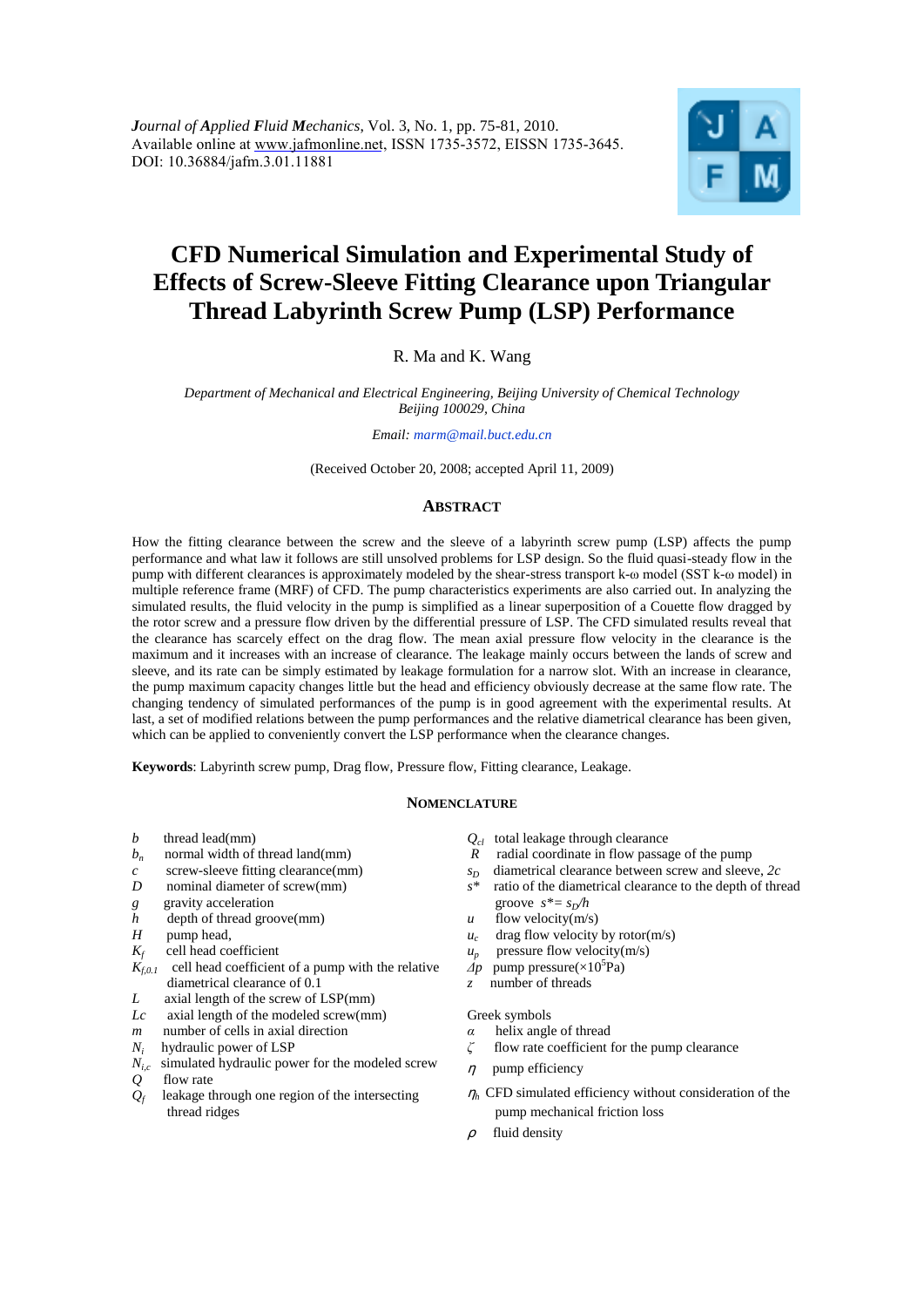# **1. INTRODUCTION**

A labyrinth screw pump (LSP) is also named a labyrinth screw seal (LSS). The LSS, as a seal device at shaft end with high rotational speed, must be accompanied with a shutdown seal for sealing leakage through the thread grooves of the screw and the sleeve during period of the machine shutdown (Golubiev, 1965). The LSP, as a pump to deliver chemical liquids such as weak acid and weak alkali, has being developed for decades (Golubiev, 1981). Especially in recent years, LSP has been gradually attracting attention from more and more pump manufacturers for having advantages of a simple structure, stable operation, long maintenance period and relatively high efficiency, up to 20%~30% in a range of pumps with specific speed lower than 10 (Ma *et al*. 2007, 2008).

In experimentally investigating LSP performances, we found that the screw-sleeve fitting clearance has a big influence on LSP performances. The pump lift decreases fast with an increase in clearance. Golubiev (1981) had experimentally found that with an crease in relative diametric clearance, the characteristics of LSP with triangular threads dropped most fast in comparison with other LSPs having rectangular, semicircular or trapezoidal threads. Han (1989) obtained a lift-capacity curve of the rectangular thread LSP with different clearances by numerical solving N-S equations. However, why LSP performances mainly involving the head and efficiency are so sensitive to the clearance and what relations between LSP performances and the clearance exist are problems necessarily solved in LSP design and its application. Sometimes, too small a clearance makes the pump head higher than an engineering technological requirement, which brings not only energy consumption but also heat generation in the rotor bearing system. Consequently, trimming clearance is often used as an approach to adjust the pump working conditions. However, how much to trim it completely depends on a designer's experience. There are also no relevant papers to this work. So based on CFD numerical simulation and the pump performance experiment, we have investigated the effects of the clearance between screw and sleeve on LSP performance.

## **2. CFD NUMERICAL SIMULATIONS**

# **2.1 Geometric dimensions of the model**

A triangular thread LSP can provide a higher head than those LSPs with rectangular, semicircular or trapezoidal shaped threads at the same diameter and working length of the rotor (Golubiev, 1981). At present, the commercial LSPs are all triangular thread LSPs. So we choose a triangular thread LSP to be modeled by CFD. The model's geometric dimensions on the normal cross-section is shown in Fig. 1, where both the screw with right-handed 27-threads and the sleeve with lefthanded 27-threads have an effective axial fitting length of 150*mm* and a thread lead of 80*mm*. Considering the circumferential and axial periodicity of the simulated fluid field(Golubiev, 1965; Ma *et al*. 2008), the computational domain, formed by cutting the fluid

channel with two helical radial sections separately located at the right and left side of one thread groove of the rotor, involves only one thread groove of the rotor and a sequence of corresponding stator grooves in multiple reference frame (MRF) of CFD. The circumferential angle of the fluid domain on crosssection perpendicular to z-axis is 13.34 deg., of which the intersecting thread ridge is 1.43 deg. (Fig. 2). The axial length of the computational model is 40mm and the screw-sleeve fitting clearance is 0.2, 0.28, 0.32 and 0.4mm, respectively.

# **2.2 CFD grid generation and solution**

Because of irregularity of the fluid boundaries, unstructured [tetrahedral](http://dict.cnki.net/dict_result.aspx?searchword=%e5%9b%9b%e9%9d%a2%e4%bd%93&tjType=sentence&style=&t=tetrahedral) grids are used to mesh the grooves of the screw and the sleeve and more than five layers of prism grids with edge no longer than 0.3mm are used to mesh the clearance between the screw and the sleeve. The mesh number so obtained is about  $9 \times 10^5$ , of which the simulated result is independent. The area-weighted wall  $y+$  for the walls of the screw and the sleeve is less than 30-40, and for the wall of the clearance is about 10 (Tide and Babu, 2009; Paul *et al.* 2008). This is reasonable when the option of transition flows in k-w SST model is not active.

Inlet and outlet of the modeled region are set as pressure-inlet and pressure-outlet separately (El-Sadi and Esmail, 2006; Kumar *et al.* 2009), the screw and sleeve walls as the wall boundaries and the interfaces between the fluid zones as the interior. The other faces are all rotary periodic boundaries with respect to the pump z-axis (Fig. 2).

The screw rotates in left direction at rotating speed of 2900 revolutions per minute, and the fluid in the grooves of screw and sleeve will be pumped along the positive axial direction. The working fluid is incompressible water with a normal temperature and constant properties. Continuity and momentum equations are discretized by the second-order upwind schedule and solved by the uncoupling implicit SIMPLE algorithm. Since the fluid flow in LSP is a turbulent flow with low Reynolds number (Ma *et al.* 2008), the k-ω SST (shear stress transport) model was used (Tide and Babu, 2009; Viti *et al.* 2007; Paul *et al.* 2008; Yan, 2006), in which the model constants have default values. The detailed information about the model validation and the treatment of the computational data on the flow rate and the differential pressure were given by Ma *et al.* ( 2008).

The total axial moment imposed on the rotating screw of LSP is also simulated by CFD. Then the hydraulic power of the screw is the product of the total moment with the angular velocity of the screw. The CFD simulated result shows that the tangential resultant pressure on the screw walls distributes uniformly along z-axis. For this condition, the hydraulic power of the pump is approximately calculated by Eq. (1)

$$
N_i = \mathbf{L} \cdot N_{i,c} / L_c \tag{1}
$$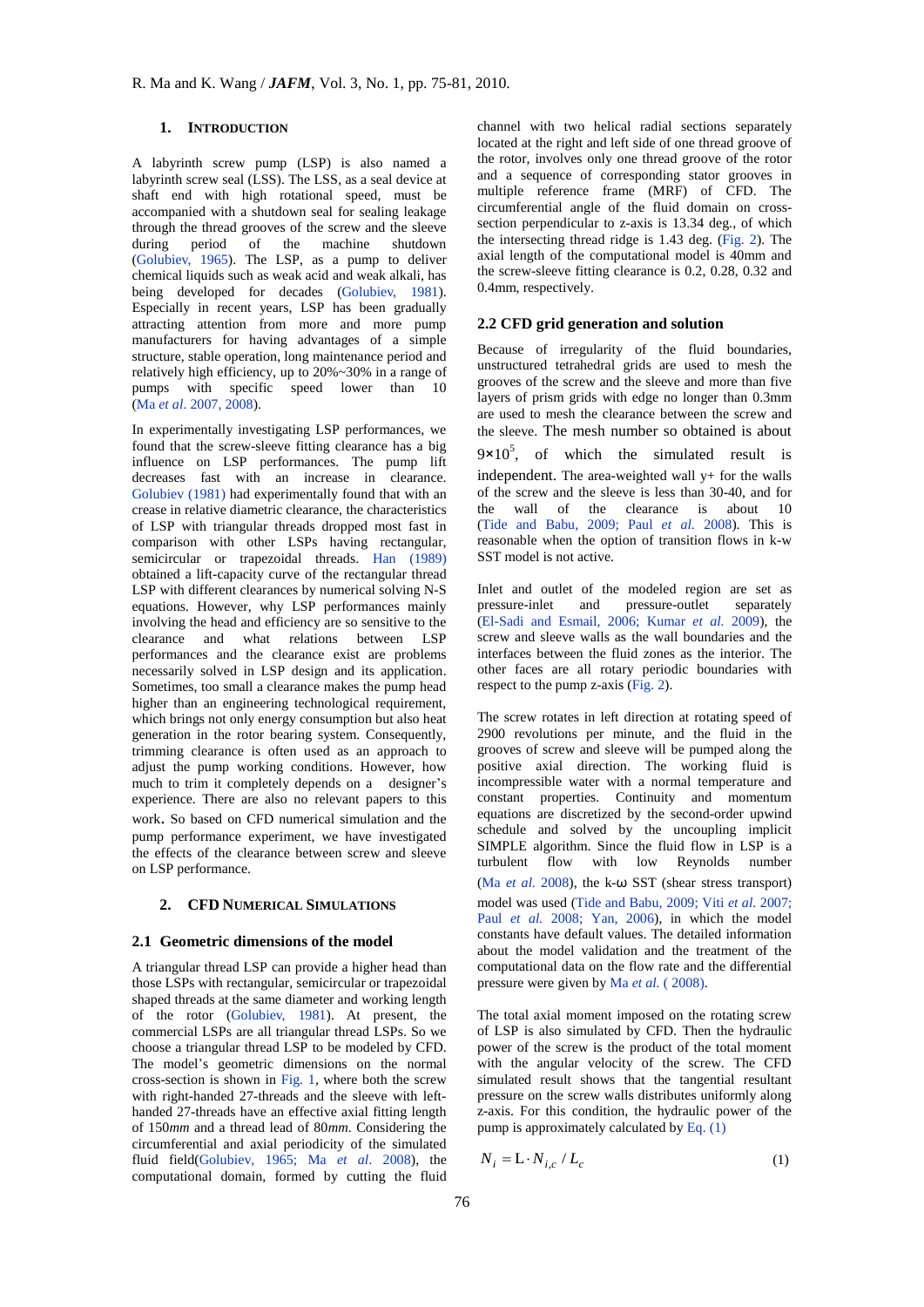Assuming the mechanical friction power of the pump as 1, then the simulated efficiency  $\eta_h$  (Eq. 2) is used to account for the pump efficiency.

$$
\eta_h = \rho g Q H / N_i \tag{2}
$$

#### **3. RESULTS ANALYSIS**

#### **3.1 Theory for Analysis**

Considering the ratio of the thread groove depth to the rotor diameter being small, Bilgen and Akgungor (1973) simplified the fluid flow in LSP as a linear [superposition](http://dict.cnki.net/dict_result.aspx?searchword=%e5%8f%a0%e5%8a%a0&tjType=sentence&style=&t=superposition) of a Couette flow dragged by the rotor screw and a pressure flow driven by the differential pressure of LSP between two infinite parallel plates with thread grooves. That means the flow velocity *u* in thread grooves is the vector sum of the drag flow velocity  $u_c$  and the pressure flow velocity  $u_p$  *u* is expressed by Eq.  $(3)$ 

$$
u = u_c + u_p \tag{3}
$$

Consequently, the pump flow rate is the algebraic sum of the Couette flow rate and the pressure flow rate. Based on Bilgen's theory, the CFD simulated flow field is decomposed as a drag flow and a pressure flow. The pressure flow velocity is approximately obtained by Eq. (3) if both the Couette flow field at Δ*p*=0*MPa* and

the total flow field at Δ*p*≠0 *MPa* are simulated by CFD.

#### **3.2 Mean Axial Couette flow**

Figure 3 is the area-weighted average axial Couette flow velocity at the different cylindrical sections in LSP with clearances of 0.2, 0.28, 0.32 and 0.4mm, respectively. The computational differential pressure between two ends of the rotor is zero. It is seen that the drag flow velocity distribution along the radial direction is a similar parabola distribution, and the maximum velocity is approximately at  $R=49$ mm. The velocity distributes uniformly over a range of *R=47~49mm*, and at the bottom of the rotor groove, it decreases to the minimum. The mean axial velocity drops fast in sleeve groove and reaches zero near the bottom of sleeve groove. In general, Fig. 7 shows that LSPs with different clearances have nearly the same Couette flow velocity distributions, and the clearance has scarcely effect on the Couette flow.

## **3.3 Mean Axial Pressure Flow**

The area-weighted average axial pressure flow velocity at the corresponding cylindrical sections is shown in Fig. 4. The computational differential pressure is 0.2, 0.4 and 0.6*MPa*, respectively, and the simulated model has the clearance of 0.2*mm*. The pressure flow flows from the high-pressure end to the low-pressure end in LSP. Its direction is opposite to that of the Couette flow. Figure 4 indicates that, due to the thread action, the pressure flow velocity distribution between the screw and the sleeve is not a similar parabola distribution as that of the pressure flow between two parallel smooth plates. It is the maximum in the

clearance and is higher in the screw grooves than in the sleeve grooves.

Additionally it decreases when approaching the bottom of the sleeve grooves while increases when approaching the bottom of the rotor grooves, where it even reaches a maximum velocity with an increase in the computational differential pressure. The reasons for such velocity distribution could be that the fitting clearance is the shortest passage connecting the highpressure region to the low-pressure region of the pump and has the smallest flow resistance. However, the liquid in thread grooves is not only retarded by the threads of screw and sleeve but also acted on an axial strong driven force by the rotating screw threads. So the pressure flow velocity is the maximum in the clearance and is bigger in stator groove than in rotor groove. Near the bottom of the rotor groove, the axial driven force of the rotor thread on fluid gradually becomes weak so that a maximal pressure flow velocity also appears there.

Figure 5 is the radial distribution of the mean axial pressure flow velocity at the computational pressure of 0.2MPa for the computational model with clearances separately being 0.2, 0.28, 0.32 and 0.4*mm*. It obviously shows that the bigger the clearance, the bigger the velocity in the clearance. The velocity in stator groove increases slightly and in rotor groove it has almost no change. The differential pressure is well known a fundamental cause to fluid leakage, so we concluded that owing to the more clearance leakage, the capacity of the pump with a bigger clearance will decrease under the same differential pressure.

## **3.4 Mean Axial Velocity in Fitting Clearance**

Figures 6 and 7 are separately the circumferential distributions of the average axial velocity and the static pressure on axial section z=26.68mm of the computational model with the clearance of 0.2mm. The computational differential pressure is 0.4*MPa*. Figure 6 displays the mean axial velocity between the lands of screw and sleeve is the biggest in the leakage direction. In the clearance, it increases with an increase in radius and decreases when approaching the inner surface of the sleeve. In a cell momentarily formed by two screw threads and two sleeve threads, the liquid in rotor groove flows from the rotor pressure side toward the suction side of stator groove and brings momentum with pumping direction into the liquid in stator groove while the liquid in stator groove flows from the stator pressure side back to the suction side of rotor groove and brings momentum with the leakage direction into the liquid of rotor grooves (Ma *et al.* 2008). So the direction of the fluid flow in the clearance changes circumferentially from the pumping direction near the pressure side of the screw groove in a cell to the leakage direction near the suction side of it.

In Fig. 7, the static pressure at the cell center decreases because of a strong vertex formed in the stator groove. Comparing Fig. 6 and Fig. 7, the fluid flow in the intersecting thread ridges has characteristics of the biggest axial velocity and the smallest static pressure and can be regarded as a typical throttled leakage flow.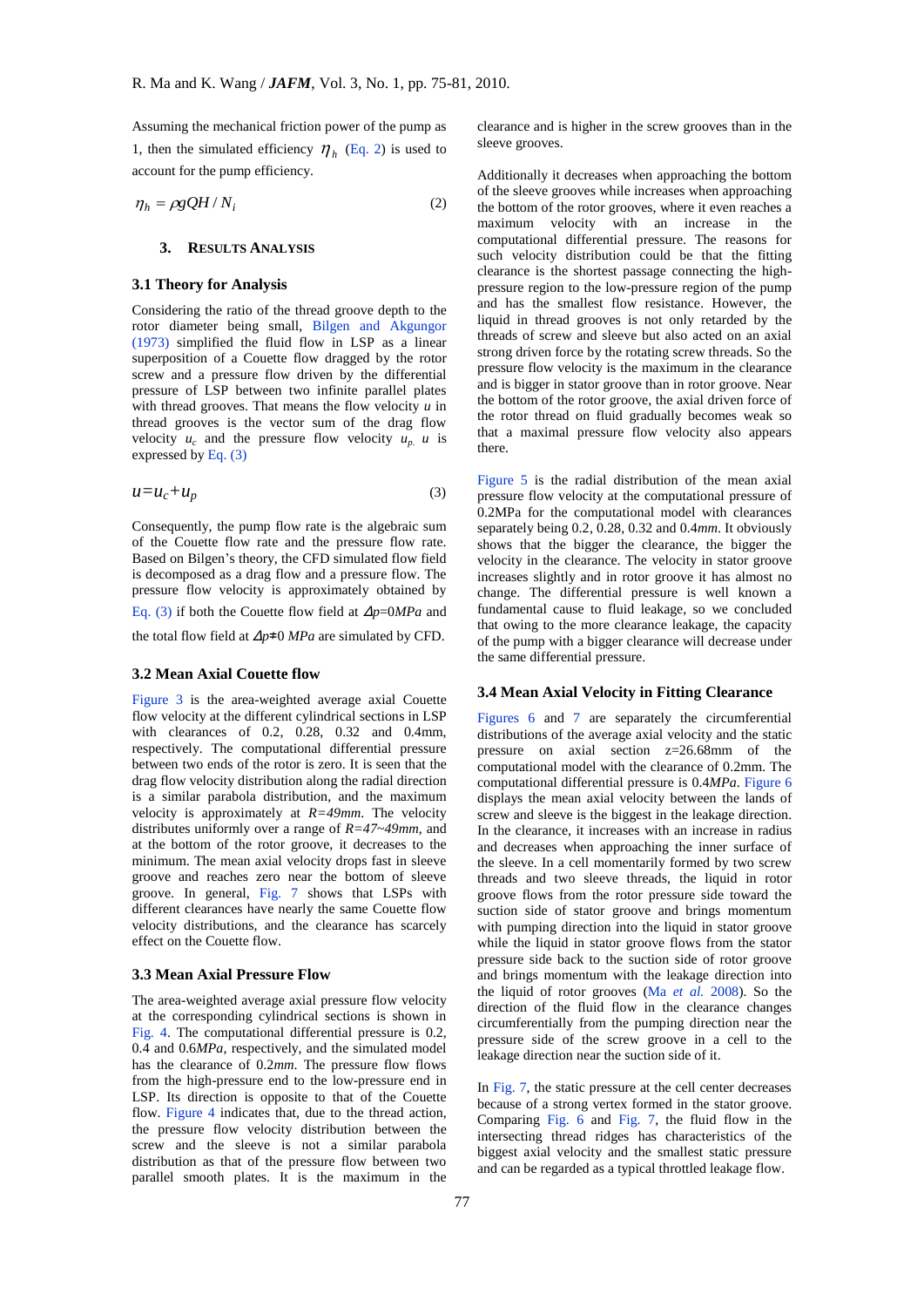# **3. 5 Leakage through Fitting Clearance**

The leakage rate through the intersecting thread ridges can be determined by a leakage formula of a slot with a clearance of  $s_D/2$  (Eser and Kazakia, 1995; Eser, 2002; Yucel, 2004). The differential pressure between the two axial adjacent cells is supposed as  $\frac{2p}{m} = \frac{2p}{zL}$ *pb m*  $\frac{\Delta p}{\Delta p} = \frac{\Delta p b}{\Delta q}$ , and then the leakage through one overlapped region is expressed as

$$
Q_f = \zeta \frac{b_n}{\sin \alpha} \frac{s_D}{2} \sqrt{\frac{2\Delta p b}{z L \rho}}
$$
(4)

where  $b_n$  is the normal width of a thread land (Fig. 2).

 $\zeta$  is the leakage coefficient accounting for the effects of the clearance geometry, its dimensions and leakage fluid type on leakage rate.

One thread has *z* overlapped regions in a circumference (Golubiev, 2005), thus the total leakage through clearance is given by

$$
Q_{cl} = \zeta \frac{b_n s_D}{2 \sin \alpha} \sqrt{\frac{2z \Delta p b}{L \rho}}
$$
 (5)

Considering a correction to the leakage length, which clearly exceeds the circumferential length of the overlapped region, let the leakage coefficient ζ be 0.81, which approaches the coefficient 0.716 of the air leakage through labyrinth seal (Eser and Kazakia, 1995; Yucel, 2004). The comparison between the calculated leakage by Eq. (5) and the simulated result is shown in Fig. 8 with the pump head as an ordinate. It shows they are in better agreement. The deviation between them might be brought about by assuming the flow coefficient  $\zeta$  as a constant. In fact, the coefficient  $\zeta$  is a function of the relative clearance  $s_D/h$ , and it becomes small with a decrease in  $s_D/h$ .

# **3.6 Clearance Impacts on LSP Pumping Performance**

Under the same differential pressure and the nearly unchanged Couette flow capacity, the bigger the clearance, the more the leakage, so the pump total flow capacity decreases. Figure 9 is the simulated liftcapacity curve of the triangular thread LSP with the clearances of 0.2, 0.32 and 0.4mm, respectively. Obviously, H-Q curve becomes more and more flat with an increase in clearance and the pump head and efficiency fall under the same flow rate.

The clearance affects the pump head from the following two aspects. Firstly, the leakage rates through the bigger clearance increase and lead to decrease in pump head. Secondly, Ma *et al.* (2008) proposed that when the liquid in rotor grooves flows through the bigger clearance into the stator grooves, it will lose more momentum and energy into the liquid in bigger clearance than in smaller clearance. As a result, the momentum transfer between the liquid in a cell becomes weak and the total effective energy of the liquid decreases as well as the pump total head. So the pump head decreases more quickly with an increase in clearance.

Figure 10 shows the variation of the relative cell head coefficient  $K_f/K_{f,0,I}$  of the triangular thread LSP with the relative diametrical clearance  $s_D/h$ , where the data is obtained by CFD simulation and Golubiev's (1981) experimental results. Based on the pumping mechanism of LSP and the theoretical analysis, Ma and Wang obtained an empirical Eq. (6) relating the relative cell head coefficient and the relative diametrical clearance for the triangular thread LSP.

$$
K_f / K_{f,0.1} = 1.785 / (1 + s^*)^6
$$
 (6)

Substituting Eq.  $(6)$  into the conversion relations betwe en LSP performances and the relative diametrical cleara nce proposed by Ma *et al.* (2007), a set of modified rela tions with a tidier and simpler form are derived.

$$
\frac{Q'}{Q} = \frac{h'(1 - s^{*}/2)}{h(1 - s^{*}/2)}
$$
\n
$$
\frac{H'}{H} = \frac{(1 + s^{*})^6}{(1 + s^{*})^6}
$$
\n
$$
\frac{\eta'}{\eta} = \frac{1 - s^{*}}{1 - s^{*}}
$$
\n(7)

Based on Eq. (7), the pump performance curves, *H-Q* andη*-Q*, are converted from the clearance of 0.2 to 0.32 and 0.4*mm*. The transformed curves are plotted by the dashes in Fig. 9, where the pump maximum capacity is unnecessarily converted for it's nearly independence of the clearance. In Fig. 9, the converted result is clearly in good agreement with the CFD simulation. However, the converted head gradually becomes lower than the simulated one when the flow rate increases.

From Eq. (7), we also obtain the conversion equation for the pump power.

$$
\frac{N'}{N} = \frac{Q'H'\eta}{QH\eta'}
$$
\n(8)

# **4. EXPERIMENTAL STUDY AND RESULT ANALYSIS**

Details on establishment of the experimental equipment and selection of the experimental instruments for LSP performance are presented by Ma *et al.* (2007). Two LSPs used for experiments have rotor diameter of 100mm and 110*mm*, respectively, thread lead 88*mm*, fitting clearance 0.1*mm* and thread groove depth 3.2*mm*. After being trimmed, the clearance and the thread groove depth become 0.16*mm* and 3.17*mm* separately.

The characteristic curves for the two pumps are separately plotted in Fig. 11 and Fig. 12, in which the transformed curves of *H-Q* and η*-Q* from the clearance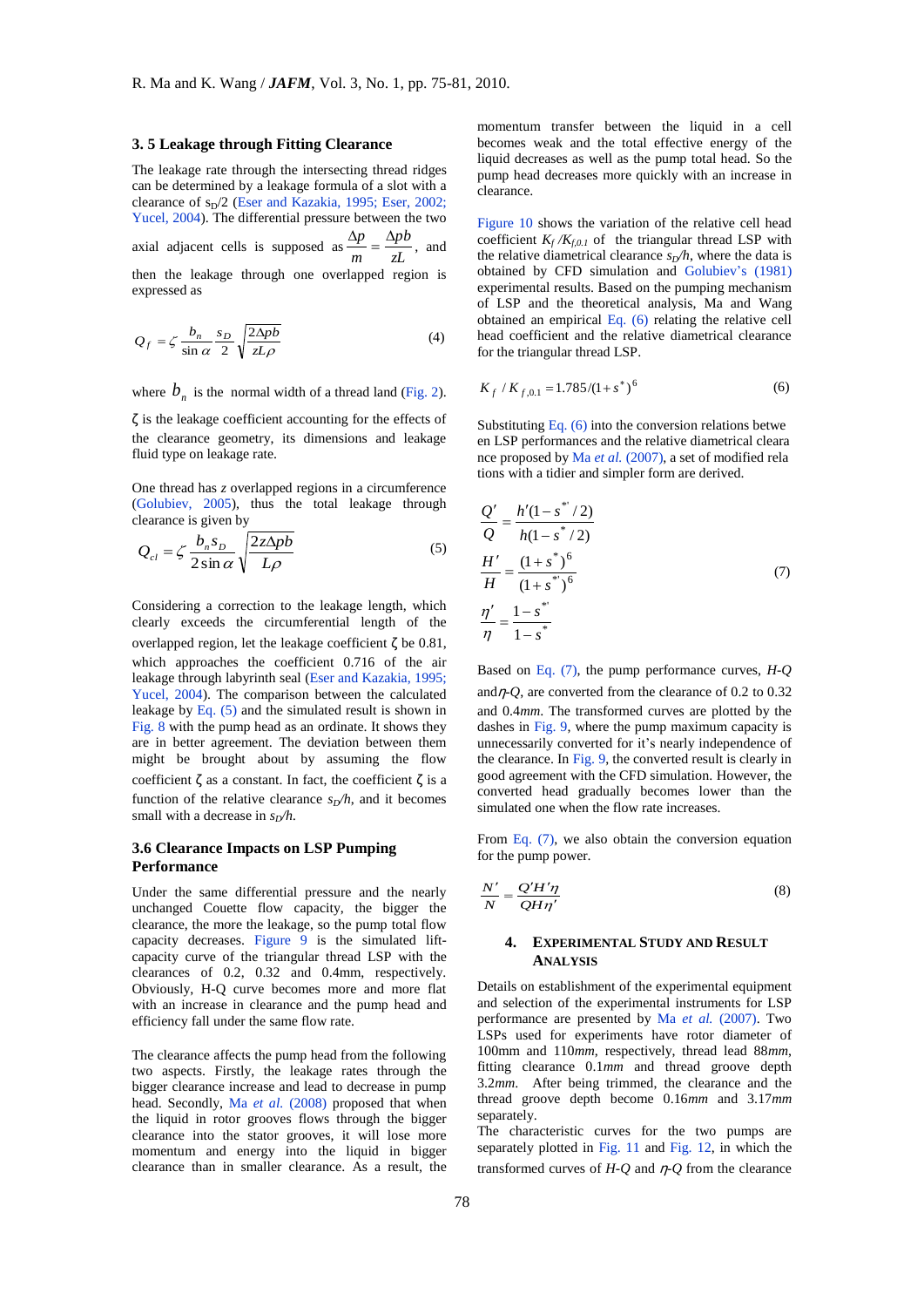of 0.1 to 0.16*mm* were plotted by the dashes based on the modified equation (7). It shows that the experimental trends of the pump flow rate, head and efficiency are in good agreement with the CFD numerical simulation, and the converted head by Eq.  $(7)$ is nearer to the experimental head than the converted equation provided by Ma *et al.* (2007). It is also seen that the converted efficiency is higher a little than the experimental one and the reason could be that the hydraulic losses brought by increasing clearance is neglected in the conversion efficiency.

# **5. CONCLUSION**

By the CFD numerical simulation and the pump characteristics experimental study of the triangular thread LSP with different clearances, some conclusions are drawn as follow.

- 1. The fitting clearance between the screw and the sleeve has little effect on the drag flow of the rotor and it could be considered to have no effect on it.
- 2. The mean axial pressure flow velocity is the maximum in the clearance and the maximum increases with the clearance at the same differential pressure.
- 3. The clearance leakage mainly takes place in the intersecting thread ridges. It can be estimated by the leakage equation for a slot, and the estimation is in better agreement with the CFD simulated result.
- 4. The clearance increasing will lead to the momentum transfer between the liquid in a cell becoming weak and the total effective energy decreasing as well as the pump head and efficiency. The changing tendency of the triangular thread LSP performances simulated by CFD coincides with the pump experimental result.
- 5. Equation (7) to predict the change of flow rate, lift and efficiency of the triangular thread LSP with the relative diametrical clearance can provide the better predicted result. It is simple and convenient for application of Eq. (7) to the pump working condition adjustment in engineering.

#### **REFERENCES**

- Golubiev, A.I. (1965). Studies on seal for rotating shafts of high-pressure pumps. *Wear* 8, 270-288.
- Golubiev, A.I. (1981). *Labyrinth-Screw Pumps and*  Seals for Corrosive Media. 2<sup>nd</sup> revised and extended edition (in Russia), Mashinostroenie, Moscow.
- Bilgen, B. and A.C. Akgungor (1973). The turbulent double screw pump-theory and experiment. *Proceedings of the 6 th International Conference on*  Fluid Sealing, February 27<sup>th</sup>-March 2<sup>nd</sup>, Munich, German Federal Republic G4, 45-60.
- Han, G.J. (1989). *Study of Labyrinth Screw Pump and Its Combined Seal*. PhD Thesis, Beijing University of Chemical Technology, Beijing, China (in Chinese).
- Ma, R.M., K.S. Wang and J.Z. Li (2008). Study on Pumping Mechanism of Labyrinth Screw Pump by CFD Numerical Simulation and Pump Performance Experiments. *Lubrication Engineering* 2, 75-79 (in Chinese).
- Ma, R.M., K.S. Wang and J.Z. Li (2007). Experimental study of labyrinth screw pump characteristics. *Fluid Machinery* 12, 1-4 (in Chinese).
- Tide, P.S. and V. Babu (2009). Numerical predictions of noise due to subsonic jets from nozzles with and without chevrons. *Applied Acoustics* 70, 321-332.
- Viti, V., G. Huang and P. Bradshaw (2007). Numerical study of stress-transport turbulence models: Implementation and validation issues, *Computers & Fluids* 36, 1373-1383.
- Paul, S.S., S.J. Ormiston and M.F. Tachie (2008). Experimental and numerical investigation of turbulent cross-flow in a staggered tube bundle. *International Journal of Heat and Fluid Flow* 29, 387-414.
- Yan, C. (2006). *Computational Methods and Applications for Fluid Dynamics*. Press of Bejing University of Aeronautics and Astronautics (in Chinese), Beijing, China.
- Zhang, J.Z. and Y.P. Li (1987). Experimental Study of Labyrinth Screw Seal. *Seal and Anticorrosion* 4, 41-49 (in Chinese).
- El-Sadi, H. and N. Esmail (2006). Simulation of threedimensional transient performance in micro-pump. *Sensors and Actuators* B 115, 510-518.
- Kumar, S., J.M. Bergada and J. Watton (2009). Axial piston pump grooved slipper analysis by CFD simulation of three-dimensional NVS equation in cylindrical coordinates. *Computers & Fluids* 38, 648-663.
- Eser, D. and J.Y. Kazakia (1995). Air flow in cavities of labyrinth seals. *International Journal of Engineering Science* 33, 2309-2326.
- Eser, D. (2002). Rotordynamic coefficients in stepped labyrinth seals. *Computer Methods in Applied Mechanics and Engineering* 199, 3127-3135.
- Golubiev, A.I. and E.I. Pyatigorskaya (2005). Efficiency coefficients of a labyrinth pump. *Chemical and Petroleum Engineering* 41(5), 21- 23.
- Yucel, U. (2004). Calculation of leakage and dynamic coefficients of stepped labyrinth gas seals. *Applied Mathematics and Computation* 152, 521-533.
- Ma, R.M. and K.S. Wang. (2009) Modeling of Pumping Performance of Labyrinth Screw Pump (LSP) by 2D Reynolds Stress Equations. *Journal of Fluids Engineering* (accept).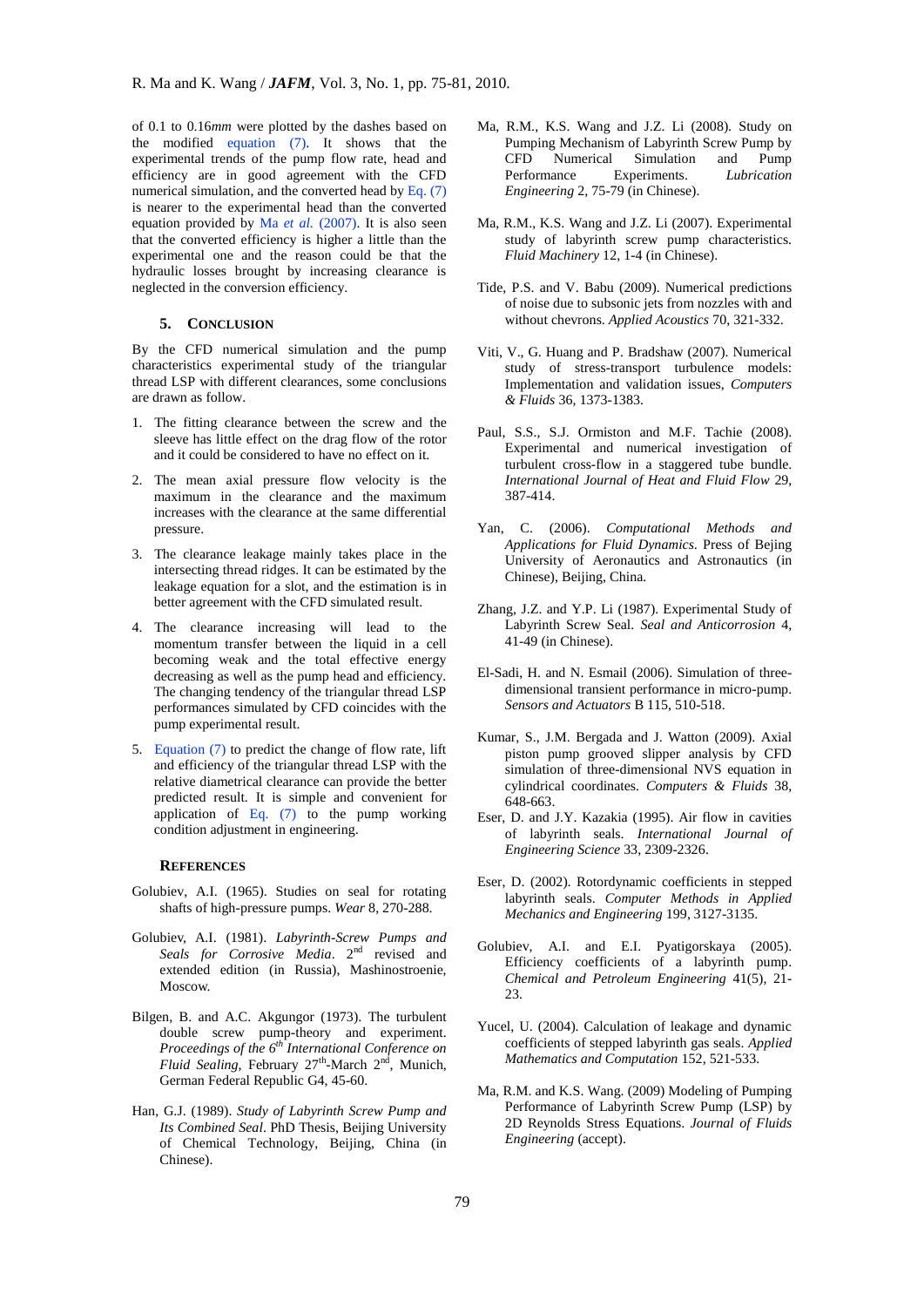

**Fig.1.** Geometric dimensions of the modeled triangular thread for LSP



 $\text{model} \_\_\_\_$  Rotor  $\_\_\_\_\_\_$  Stator **Fig. 2.** A schematic plan of the simulated



**Fig. 3.** Radial distribution of the mean axial Couette flow velocity in LSP with different clearances



**Fig. 4.** Radial distributions of the mean axial pressure flow velocity at computational differential pressures of 0.2, 0.4 and 0.6MPa, respectively.



**Fig. 5.** Radial distributions of the mean axial pressure flow velocity at computational differential pressure of 0.2MPa for LSPs with different clearances.



mean axial flow velocity at different radius in clearance.